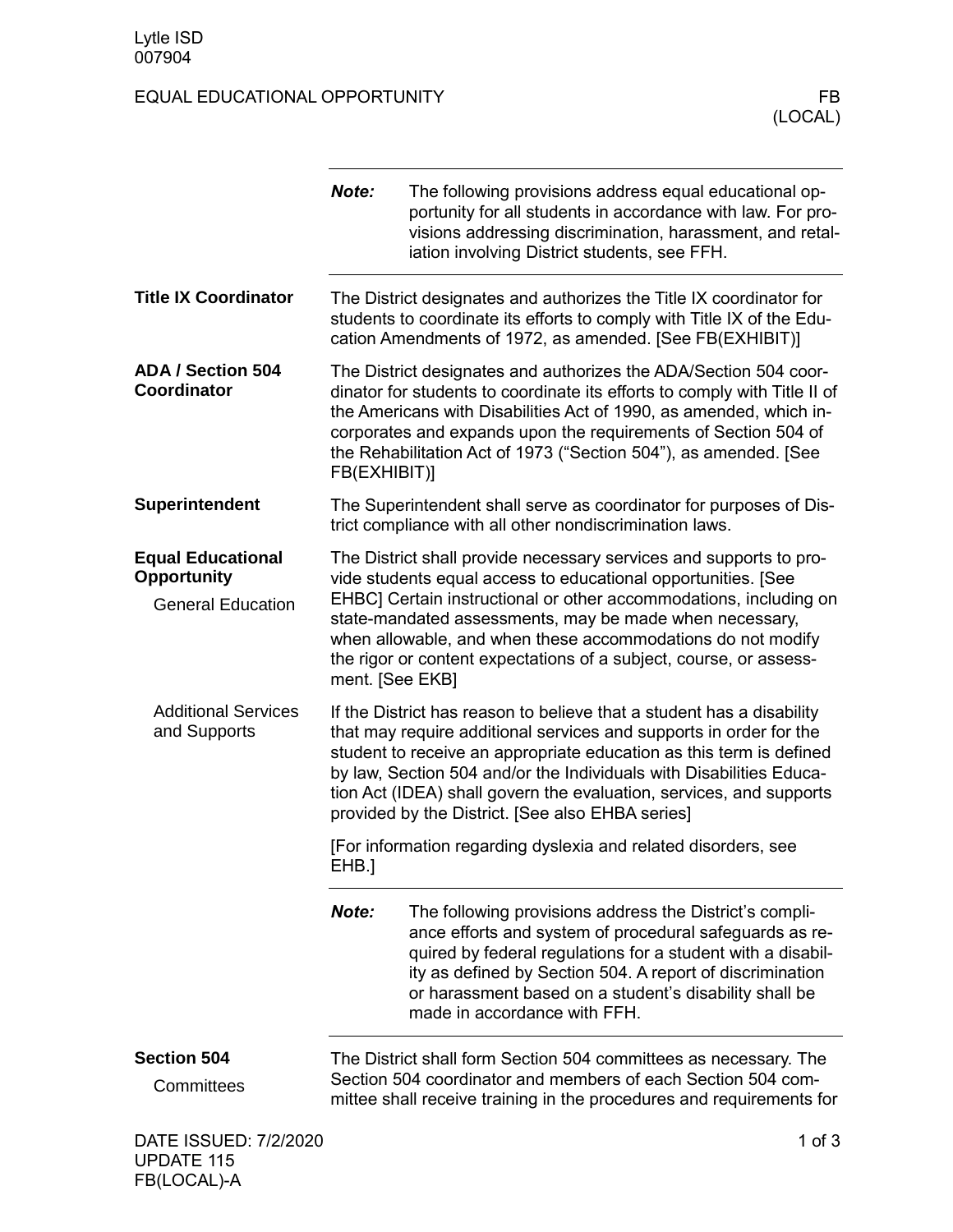FB(LOCAL)-A

## EQUAL EDUCATIONAL OPPORTUNITY FB

|                                            | identifying and providing educational and related services and sup-<br>ports to a student who has a disability that results in a substantial<br>limitation of a major life activity.                                                                                                                                                                                                                                                                                                                                                                                                                        |
|--------------------------------------------|-------------------------------------------------------------------------------------------------------------------------------------------------------------------------------------------------------------------------------------------------------------------------------------------------------------------------------------------------------------------------------------------------------------------------------------------------------------------------------------------------------------------------------------------------------------------------------------------------------------|
|                                            | Each Section 504 committee shall be composed of a group of per-<br>sons knowledgeable about the student, the meaning of the evalua-<br>tion data, placement options, and the legal requirements regarding<br>least restrictive environment and comparable facilities for students<br>with disabilities.                                                                                                                                                                                                                                                                                                     |
| <b>Referrals</b>                           | If a teacher, school counselor, administrator, or other District em-<br>ployee has reason to believe that a student may have a disability<br>as defined by Section 504, the District shall evaluate the student. A<br>student may also be referred for evaluation by the student's parent.                                                                                                                                                                                                                                                                                                                  |
| <b>Notice and Consent</b>                  | The District shall seek written parental consent prior to conducting<br>a formal evaluation. Ordinary observations in the classroom or<br>other school setting shall not require prior parental consent.                                                                                                                                                                                                                                                                                                                                                                                                    |
| Evaluation and<br>Placement                | The results of an evaluation shall be considered before any action<br>is taken to place a student with a disability or make a significant<br>change in placement in an instructional program. The Superinten-<br>dent shall ensure that the District's procedures for tests and other<br>evaluation materials comply with the minimum requirements of law.<br>In interpreting evaluation data and when making decisions related<br>to necessary services and supports, each Section 504 committee<br>shall carefully consider and document information from a variety of<br>sources in accordance with law. |
| Review and<br>Reevaluation<br>Procedure    | To address the periodic reevaluation requirement of law, the Dis-<br>trict shall adhere to the reevaluation timelines in the IDEA regula-<br>tions.                                                                                                                                                                                                                                                                                                                                                                                                                                                         |
|                                            | A parent, teacher, or other District employee may request a review<br>of a student's services and supports at any time, but a formal<br>reevaluation shall generally occur no more frequently than once a<br>year.                                                                                                                                                                                                                                                                                                                                                                                          |
| <b>Examining Records</b>                   | A parent shall make any request to review his or her child's educa-<br>tion records to the campus principal or other identified custodian of<br>records. [See FL]                                                                                                                                                                                                                                                                                                                                                                                                                                           |
| <b>Right to Impartial</b><br>Hearing       | A parent shall be given written notice of the due process right to an<br>impartial hearing if the parent has a concern or complaint about the<br>District's actions regarding the identification, evaluation, or educa-<br>tional placement of a student with a disability. The impartial hearing<br>shall be conducted by a person who is knowledgeable about Sec-<br>tion 504 issues and who is not employed by the District or related<br>to a member of the Board in a degree that would be prohibited un-<br>der the nepotism statute [see DBE]. The impartial hearing officer is                      |
| DATE ISSUED: 7/2/2020<br><b>UPDATE 115</b> | $2$ of $3$                                                                                                                                                                                                                                                                                                                                                                                                                                                                                                                                                                                                  |